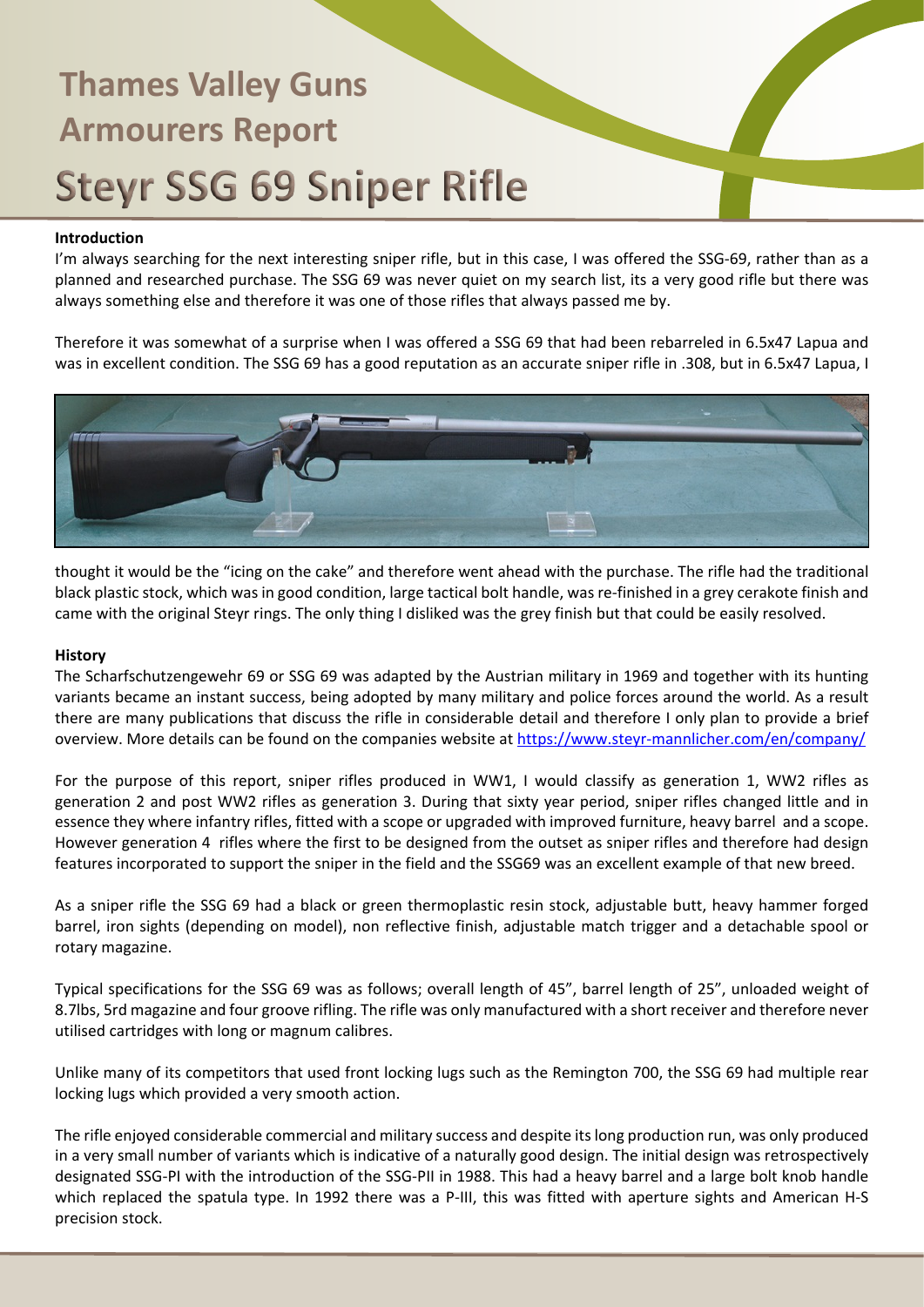The last variant was a P-IV which was only produced in .308, had a very short 16.5" barrel and a large flash hider to accommodate the excessive muzzle blast. In 2015 Steyr discontinued production, an impressive production run of forty six years.

### **Receiver**

The receiver is an all steel design with a relatively simple layout and is 230mm long. The steel receiver is 36mm at its



widest point and has a integral scope rail which is only suitable for Steyr's own rings. This was a fairly typical marketing ploy in the 70's & 80's where especially European manufacturers would incorporate unusual sized scope rail, thereby forcing users to use their expensive scope rings. The ejection port is 71mm in length and is suitable only for .308 Winchester and cartridges based on that round, which in the 1970's was typically the .243 win. The barrel is fitted utilising the traditional screw thread and the receiver is machined with multiple locking lug recesses at the rear of the receiver. This was unusual, as new rifle designs of the period tended to have twin front locking lugs similar to the Remington 700.

Below the ejection port is the magazine well, which was designed from the outset to work in conjunction with a detachable rotary five round magazine.

The rear of the receiver is profiled to align with the bolt shroud which provides a good cosmetic appearance and the receiver is relieved to allow clearance for the bolt handle. There is a small scallop on the rear right side for the safety catch and underneath the rear of the receiver there is a further series of machining's to secure trigger which is secured by a series of pins. Another unique feature is the recoil block mounted at the rear of the receiver and the trigger assembly. My first impression would indicate this is not a good idea as recoil forces are generated further back, increasing the pivotal forces, causing the the muzzle to elevate further during the recoil cycle. However in practice, this does not seem the case, muzzle climb does not appear excessive, although I have not physically measured

External markings are limited to Steyr's logo, manufacturing title, model, serial number, proof marks and place of manufacture.

### **Barrel**

Original Steyr barrels are hammer forged and where available in different lengths and calibres depending on the model. The current match grade barrel is 6.5x47 Lapua and has a barrel length of 25" and a 1 in 8 twist. It is 1.35" wide



at the chamber and tapers to 0.65" at the muzzle. The muzzle is threaded with a M16 thread to permit the fitting of a muzzle break or moderator, has a inverted 11° crowned and is fitted with a thread protector.

As this is an aftermarket barrel, markings are limited to calibre and proof marks.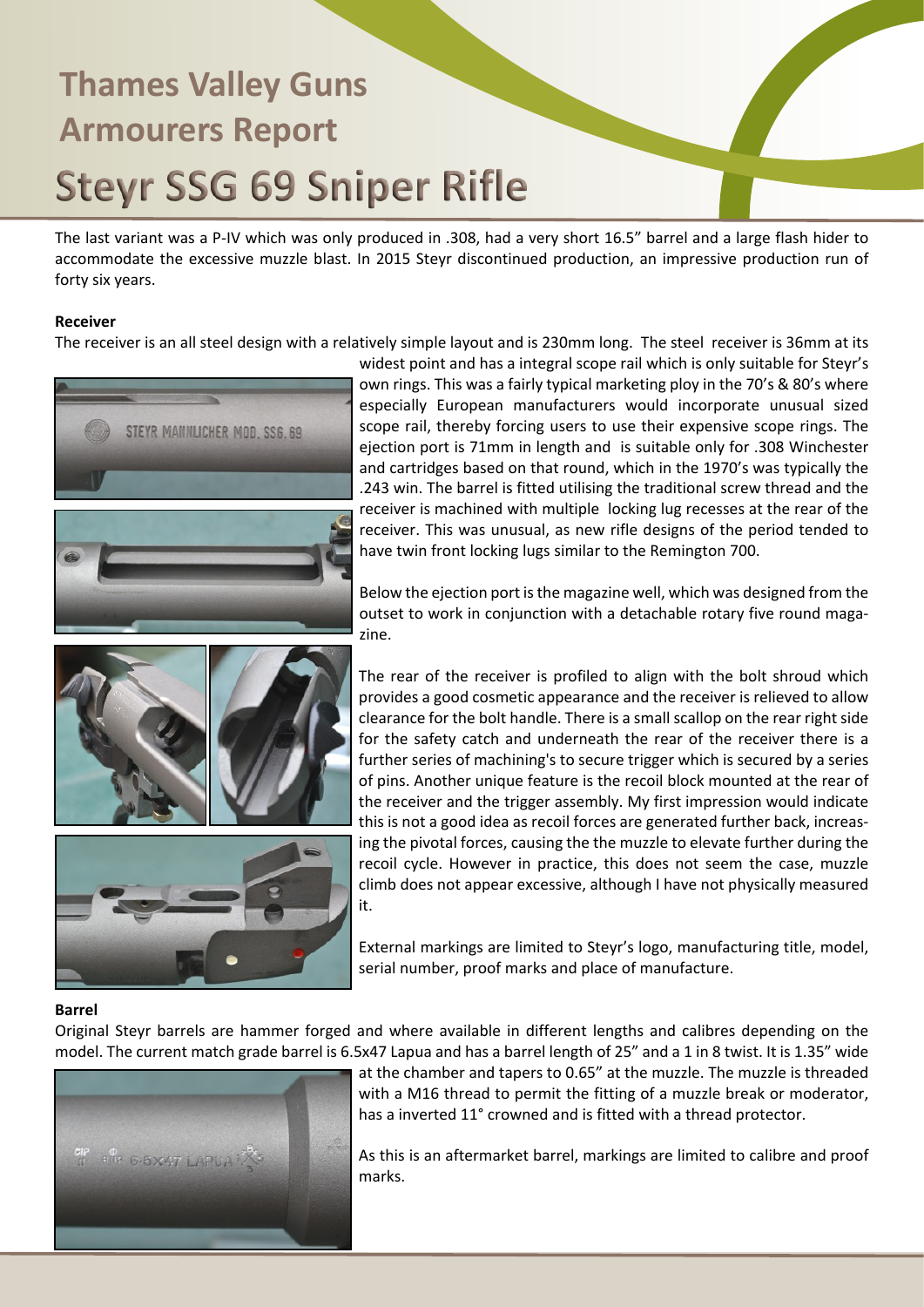### **Trigger**

The trigger assembly on the SSG 69 is a small compact, match grade trigger and as far as I as aware is only available in two versions, single trigger with a single pull and a European double set trigger.

At the front of the trigger assembly there is a spring loaded threaded shaft with a nut, that can be seen in the image on the right. This is the bolt stop which engages in a channel in the bolt. With the firing pin released, the trigger can be fully depressed, which lowers the bolt stop sufficiently and the bolt can be removed for inspection and cleaning.

The safety catch which is integral with the trigger has a well designed thumb catch with a good positive detent action. With the action cocked, applying the safety



disengages the trigger and locks the bolt handle. With the the firing pin released, the bolt handle is locked and therefore unable to feed a round from the magazine. The trigger is adjustable for length of pull and release, which on this rifle is set at 1.15lbs. Removing the trigger from the receiver is a relatively simple process making serving and repairs for Gunsmiths and unit Armourers a relatively easy task.

### **Bolt Assembly**

Removing the bolt assembly for the first time, the user may note that the most obvious difference is the six multi-lug locking system at the rear of the bolt. The front of the bolt is engaged in the bolt stop and does not rotate during the feed cycle. It is the bolt handle and the locking lug sleeve that rotates, locking the bolt with the corresponding lugs in the receiver. Whilst the locking lugs are set at an angle to enhance smooth operation, there are caming faces on the

lugs that provide primary extraction. At the base of the bolt handle there is a plunger and this plunger must be depressed to allow the bolt handle and the locking lugs to rotate and lock the bolt. This guarantees correcting timing, the lugs are fully engaged in the receivers corresponding



lugs, the firing pin is aligned and therefore can be released ensuring mechanical safety.

For anybody accustomed to shooting a rifle with rear locking lugs such as the Lee Enfield, they cannot be beaten for smoothness and speed of operation. However this design of bolt operation has its detractors, stating the bolt can flex, as it is not supported at the front and therefore effecting accuracy, probably the same detractors that berate hammer forge barrels. I have two Sniper configured Steyr's, the SSG69 and the SSG08, both with hammer forged barrels, with rear locking mechanism's and both are extremely accurate. The bolt head is recessed therefore supporting the cartridge rim and the ejector is built into the bolt face. The extractor is a single piece, long spring steel design with the minimum of parts and therefore the ejector/extractor combination is extremely reliable and effective at ejecting empty cases away from the rifle, even when the bolt is cycled slowly.

Behind the extractor there is two gas vents. Should gas be vented to the rear during firing, the gas will be directed through the ejection port and away from the users face. The bolt handle is fitted with a tactical bolt handle and at the rear of the bolt shroud is a gun state indictor. The gun state indicator is part of the firing pin assembly and when the firing pin is cocked on the sear, a pin protrudes from the rear of the bolt shroud which can be clearly seen during the day and felt during the night.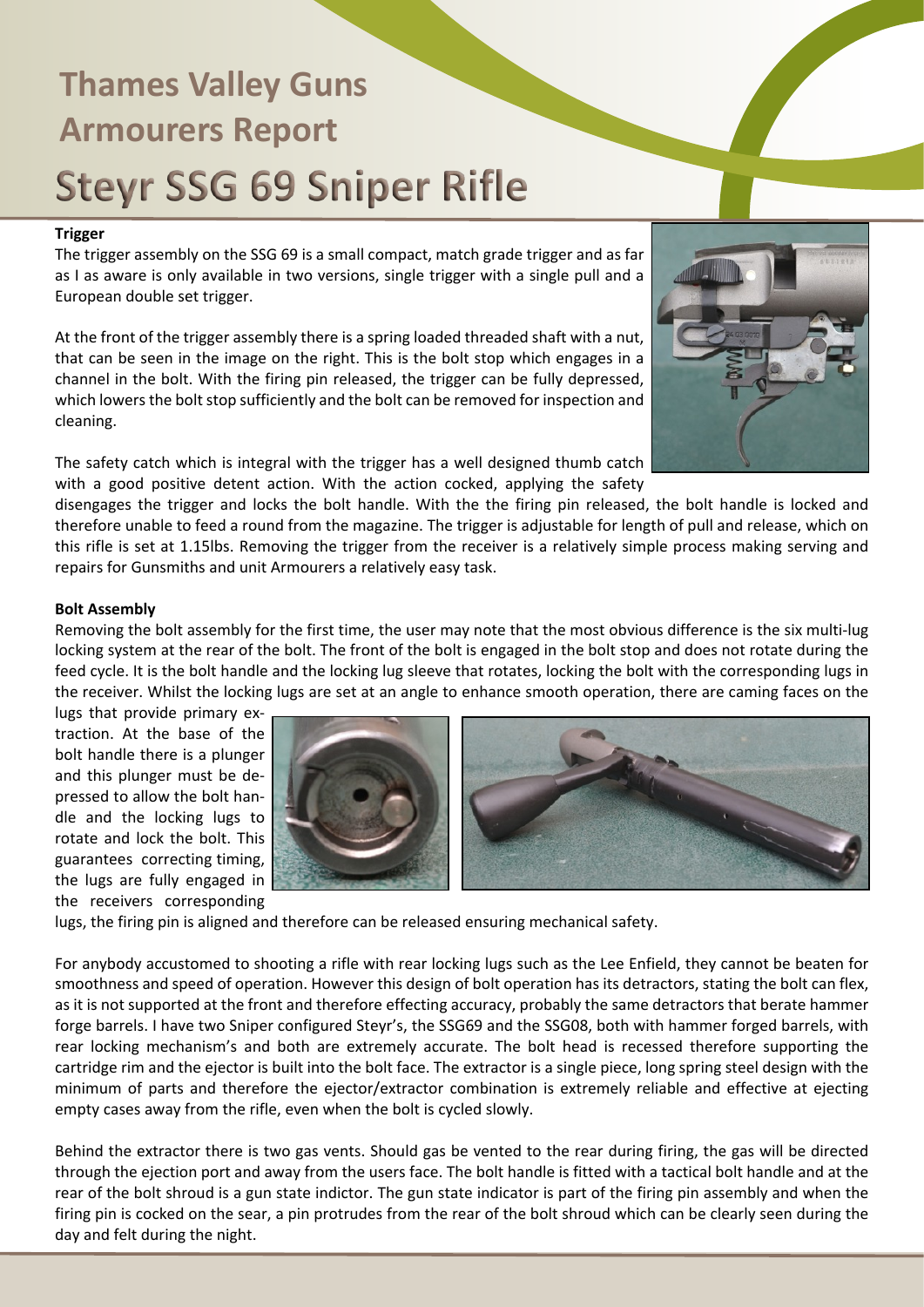#### **Stock**

At a time when most late 1960's and early 1970's sniper rifles where still using wooden stocks, the SSG69's stock was somewhat unusual and novel in design. Steyr engineers decided to go with an all weather moulded stock using Cycolac





which is a type of acrylonitrile-butadienestyrene (ABS) thermoplastic resin.

Unlike wooden stocks the Cycolac stock is completely weather resistant, relatively light in comparison to its wooden cousins, robust, could be moulded in black or green and would not distort in extreme temperatures, thereby providing a significant advancement in stock design technology.

The butt is adjustable for length using a



series of spacers and the forend can be fitted with a bipod using an integral rail. Both the pistol grip and the forend has a serrated finish to improve the operators grip and there is provision for a sling.

The trigger guard and magazine housing is a one piece assembly and the two master screws pass through the trigger guard assembly securing the stock to the rifle. However a common fault with all plastic trigger guards and the SSG69 is no exception is that the plastic is unable to withstand the crushing force of the screws and will crack easily making this a design weakness.

### **Magazine**

The SSG69's magazine was another novel feature at its debut in 1969. Being manufactured from the same thermoplastic resin as the stock, the magazine was a compact rotary design with a capacity of five rounds. At the rear of the



magazine was a clear plastic panel which allowed the operator to clearly see the number of rounds in the magazine.

The magazine is retained by two catches either side of the magazine and positioned by a single plunger at the front of the magazine. Feed reliability is superb, regardless of the bolt cycle rate and I have have yet to experience a misfeed.

Some magazines are unreliable when the cycled slowly with empty cases failing to eject or dropping back into the magazine causing a misfeed. Sniper rifles must be able to cycle slowly and effectively as this reduces mechanical noise and avoids empty case being ejected to far from the rifle.

Steyr also produced a straight ten round magazine for military and police use to increase round capacity. However it increased the rifles height and in my experience, the release catches kept failing, therefore making the magazine unreliable and as a result the magazine was discontinued.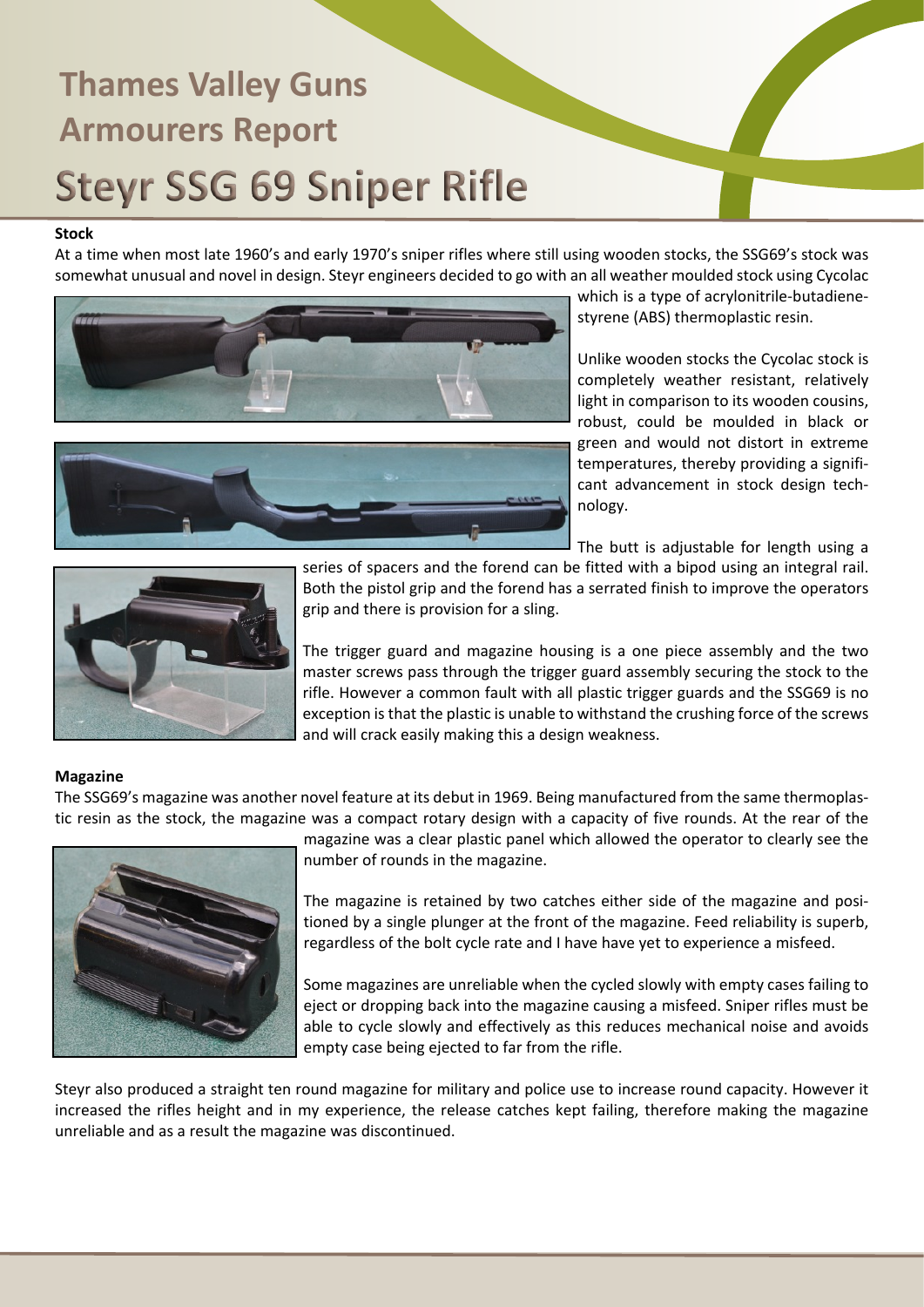### **Upgrade**

As much as I like the .308 SSG 69, the calibre and the polymer stock put me off when it came to purchasing a new rifle. I have nothing against the .308 but I had so many .308 rifles, having another one didn't seem practical. Therefore finding the SSG 69 rebarreled in 6.5x47 Lapua was ideal.

The 25" heavy aftermarket barrel and 6.5x47 cartridge is a very accurate combination that outperforms the original .308 rifle. As I wanted to replicate a sniper rifle, I had the stainless steel barrel, receiver and bolt shroud, cerakoting in

tactical black and the stock barrel channel relieved slightly to permit the barrel to float.

In its original format the SSG 69's stock is fitted with a integral rail and therefore was limited to fitting a Harris bipod. However I am keen fan of the Atlas bipod and therefore fitted a picatinny adaptor kit to permit the fitting of the V8 model.



Although I had a set of original Steyr rings I opted for an aftermarket picatinny rail, which permitted the use of Rechnagel tactical one piece mount and the fitting of a S&B 6-12x56 P1 mildot scope.

### **Range Test**

Like all my rifles, my first step is to ensure the rifle and scope setup is an effective functioning system. All to often I find issues on the range that might elude me in the workshop. Once I am confident that I have an effective functioning system, the next step is "rough" zeroing. At this point, zeroing is not required to be exact as I plan some load development to ensure the rifle/ammunition combination is performing at its best.



My personal specification for this rifle was to engage targets between 100 & 600 yrds, therefore standard rings, picatinny base and a x12 scope was utilised. From a reloading standpoint, this specification dictated that I did not require maximum velocities and therefore using Vihtavouri N150, Lapua brass and scenar 123gr bullets, I loaded 50rds using between 33 and 37.5 grains of N150.

My first trip to the range generated average velocities between 2495fps - 2829fps respectively. This was recorded using a magnetospeed chronograph and the best group was achieved using 34grns with an average velocity of 2567fps.

Reloading a further 50rds using 34grns of N150, my second trip to the range was to zero exactly and to ascertain my best average group. Shooting from a rest at 100yrds my best average was 0.5"

Using the Scenar 123gr bullet and keeping velocities mid range, recoil is moderate. Feed and ejection during the two range trips was faultless regardless of bolt cycling speed.